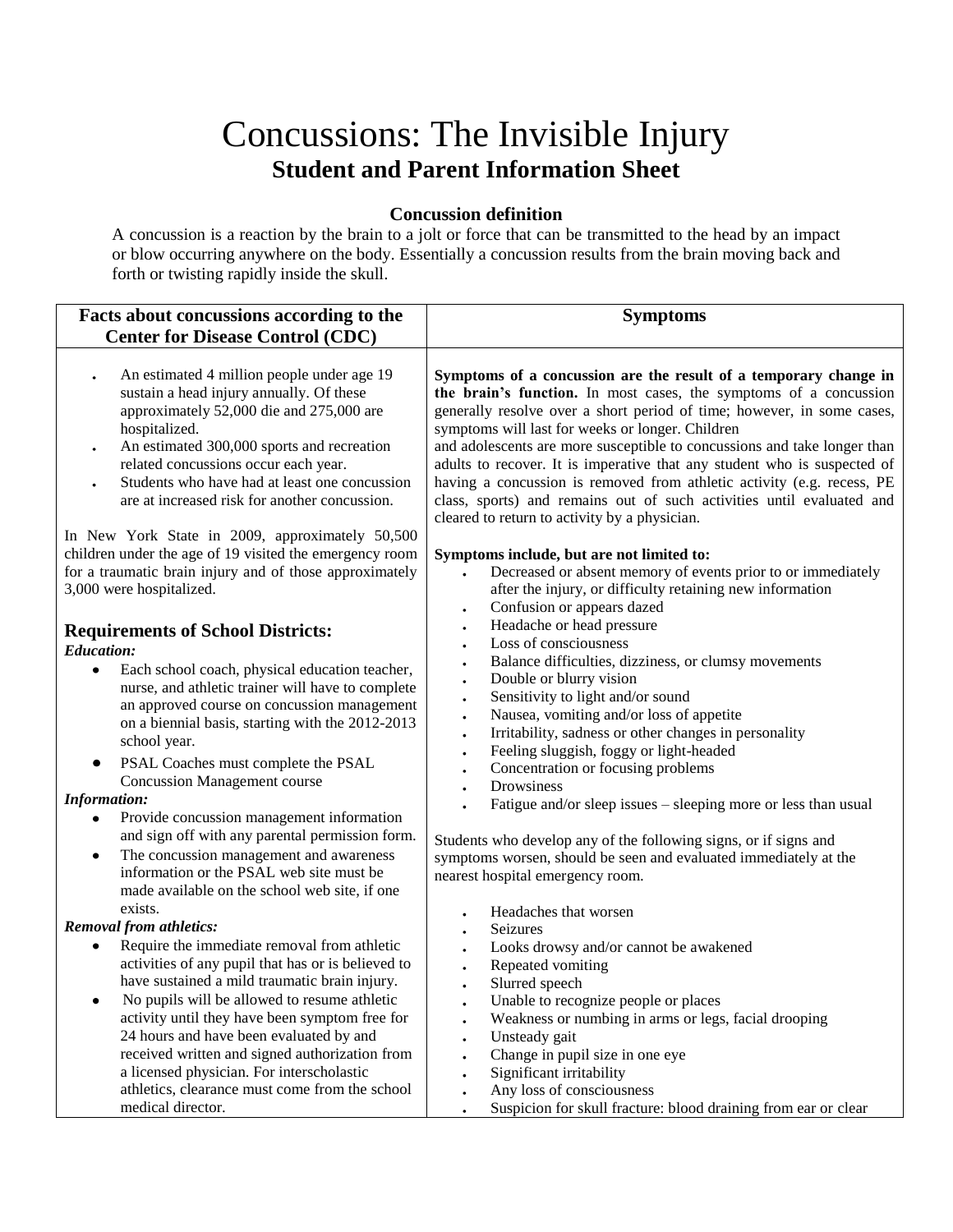| Such authorization must be kept in the pupil's<br>$\bullet$<br>permanent heath record.                    | fluid from the nose                                                    |
|-----------------------------------------------------------------------------------------------------------|------------------------------------------------------------------------|
| Schools shall follow directives issued by the                                                             |                                                                        |
| pupil's treating physician.                                                                               |                                                                        |
|                                                                                                           |                                                                        |
|                                                                                                           |                                                                        |
|                                                                                                           |                                                                        |
|                                                                                                           |                                                                        |
| <b>PSAL's Guidance for Concussion Management</b>                                                          |                                                                        |
|                                                                                                           | <b>Concussion Management Team</b>                                      |
|                                                                                                           |                                                                        |
| Schools are advised to develop a written concussion                                                       | Schools may, at their discretion, form a concussion management team to |
| management policy. A sample policy is available on the<br>PSAL website at www.psal.org. The policy should | implement and monitor the concussion management policy and program.    |
| include:                                                                                                  | The team could include, but is not limited to, the following:          |
| A commitment to reduce the risk of head                                                                   | Students                                                               |
| injuries.                                                                                                 | Parents/Guardians                                                      |
| A procedure and treatment plan developed by                                                               | School Administrators                                                  |
| the district medical director.                                                                            | <b>Medical Director</b>                                                |
| A procedure to ensure proper education for                                                                | Private Medical Provider                                               |
| school nurses, certified athletic trainers,                                                               | <b>School Nurse</b>                                                    |
| physical education teachers, and coaches.                                                                 | Director of Physical Education and/or Athletic Director                |
| A procedure for a coordinated communication                                                               | Certified Athletic Trainer                                             |
| plan among appropriate staff.                                                                             | Physical Education Teacher and/or Coaches                              |
| A procedure for periodic review of the                                                                    | <b>Classroom Teachers</b>                                              |
| concussion management program.                                                                            |                                                                        |
| <b>Return to Learn and Return to Play Protocols</b>                                                       | <b>Other Resources</b>                                                 |
|                                                                                                           |                                                                        |
| Cognitive Rest: Activities students should avoid                                                          | · New York State Department of Health                                  |
| include, but are not limited to, the following:                                                           | http://www.health.ny.gov/prevention/injury_prevention/                 |
| Computers and video games                                                                                 | concussion/htm                                                         |
| Television viewing                                                                                        | New York State Public High School Athletic Association                 |
| Texting                                                                                                   | www.nysphsaa.org/safety/<br>Center for Disease Control and Prevention  |
| Reading or writing                                                                                        | http://cdc.gov/TraumaticBrainInjury                                    |
| Studying or homework                                                                                      | National Federation of High Schools                                    |
| Taking a test or completing significant projects                                                          | www.nfhslearn.com - The FREE Concussion Management course does         |
| Loud music<br>$\bullet$                                                                                   | not meet education requirement.                                        |
| Bright lights<br>٠                                                                                        | Child Health Plus                                                      |
| Students may only be able to attend school for short                                                      | http://www.health.ny.gov/health_care/managed_care/consumer_            |
| periods of time. Accommodations may have to be made                                                       | guide/about_child_health_plus.htm                                      |
| for missed tests and assignments.                                                                         | Local Department of Social Services - New York State                   |
| Physical Rest: Activities students should avoid include,                                                  | Department of Health                                                   |
| but are not limited to, the following:                                                                    | http://www.health.ny.gov/health_care/medicaid/ldss/htm                 |
| Contact and collision                                                                                     | Brain Injury Association of New York State- http://www.bianys.org      |
| High speed, intense exercise and/or sports                                                                | Nationwide Children's Hospital – Concussions in the                    |
| High risk for re-injury or impacts                                                                        |                                                                        |
|                                                                                                           | Classroom                                                              |
| Any activity that results in an increased heart                                                           | http://www.nationwidechildrens.org/concussions-in-theclassroom         |
| rate or increased head pressure                                                                           | Upstate University Hospital - Concussions in the Classroom             |
| Return to Play Protocol once symptom free for 24                                                          | http://www.upstate.edu/pmr/healthcare/programs/concussion/             |
| hours and cleared by School Medical Director:                                                             | classroom.php                                                          |
| Day 1: Low impact, non strenuous, light aerobic                                                           | ESPN Video - Life Changed by Concussion                                |
| activity.                                                                                                 | http://espn.go.com/video/clip?id=7525526&categoryid=5595394            |
| Day 2: Higher impact, higher exertion, moderate<br>aerobic activity. No resistance training.              | SportsConcussions.org<br>http://www.sportsconcussions.org/ibaseline/   |